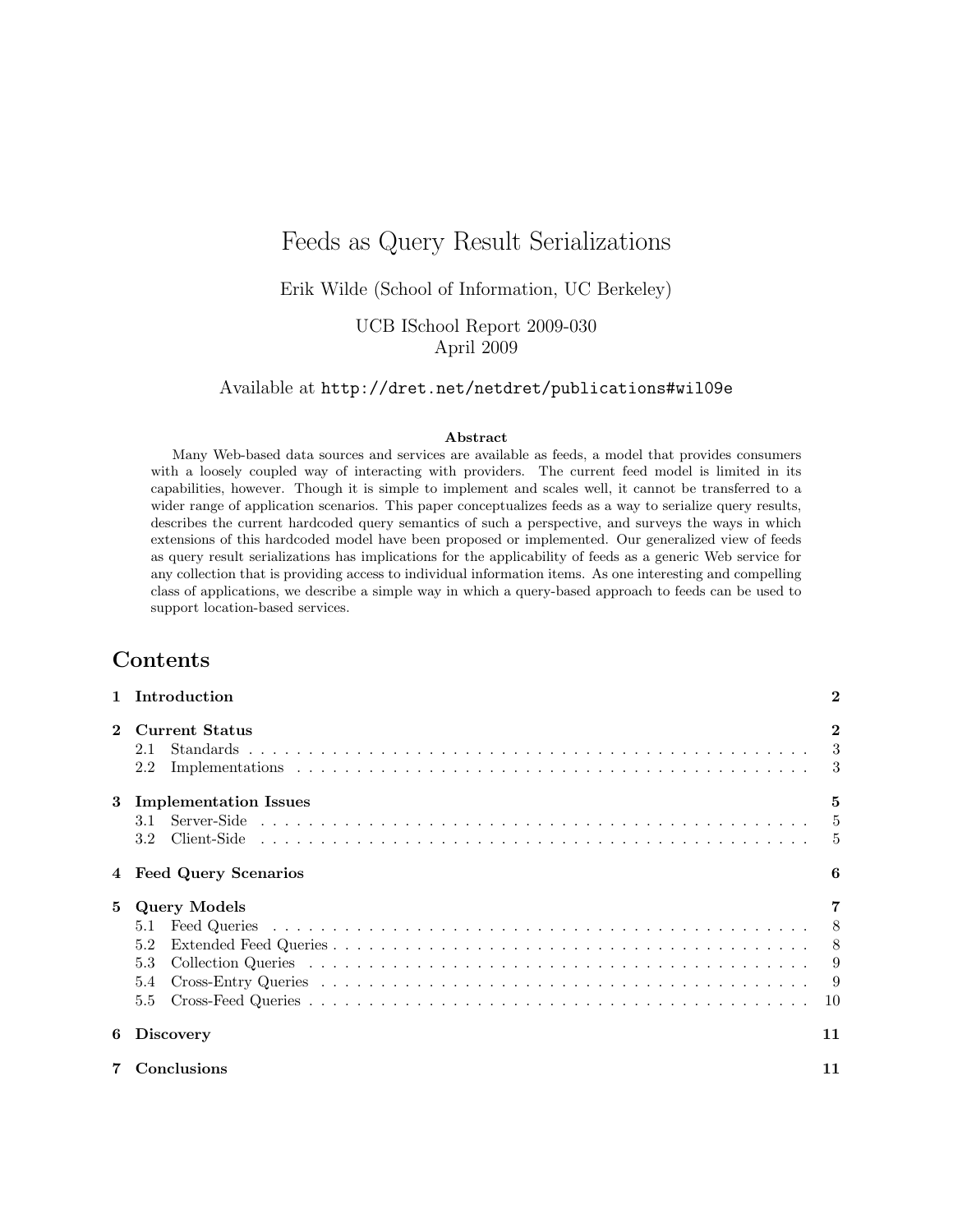# <span id="page-1-0"></span>1 Introduction

Feeds have become the most popular format for machine-readable data on the Web; they can be considered to be the most successful "Web service" available today. Feeds can be based on various data formats, either a considerable number of variations of the RSS format, or the more well-defined Atom [\[11\]](#page-12-0) format. For the purpose of this paper, we do not look at the specifics of a particular feed format, but we do assume that feeds are using a well-defined format, and we will use Atom's terminology of a feed for the aggregate data structure, and of an entry as one item in that aggregate data structure. Based on the terminology of the Atom Publishing Protocol (AtomPub) [\[7\]](#page-11-0), we use the term collection to refer to the data source underlying the feed, and a collection is a set of members. All of this means that a feed can be regarded as a standardized way to publish a set of *members* of a *collection* in the form of feed *entries*. Figure 1 is an illustration of this relationship between feeds, entries, collections, and members, which can be regarded as an example of the typical Web architectural pattern of resources (collections and members) and representations (feeds and entries).

In this paper, we investigate the applicability of feeds as a general format for query result serializations. We specifically address the missing parts of the current landscape of feed-related standards, and the question of how well feeds work as a general format for query result serializations. This investigation is a part of a more general question of how far the general concept of feeds can be taken, and Section [4](#page-5-0) goes into more details about some of the scenarios in which feeds as a general format for query result serializations are a compelling design approach for for establishing a loosely coupled landscape of information and service providers.



Figure 1: Relationship of Feeds, Entries, Collections, and Members

Generally speaking, we focus on feeds because in a view of Web engineering that is more centered on the Web than it is on back-end engineering [\[19\]](#page-12-0), feeds stand out on today's Web as the most popular Web service in use. Feeds (in particular when AtomPub is taken into account as well) are a good example for how to use *Representational State Transfer (REST)* [\[6\]](#page-11-0) as a design principle, and thus using feeds can be a promising approach when RESTful design is required.

# 2 Current Status

The current status of feed technologies on the Web can be regarded in terms of standards and standardization proposals (Section [2.1\)](#page-2-0), and implementations (Section [2.2\)](#page-2-0). Standards often lay the foundation and may explore interesting areas for generalized solutions, whereas implementations often are driven by the specific needs of an application or service provider. From the application area point of view, feed technologies started with RSS and then progressed to Atom when the RSS standardization situation became unsatisfactory for information providers interested in a stable, well-defined, extensible, and predictably evolving standard for feeds. The main application area for feeds from the end-user point of view are blogs and similar providers of time-ordered information streams (such as news agencies). Increasingly, feeds are used for any time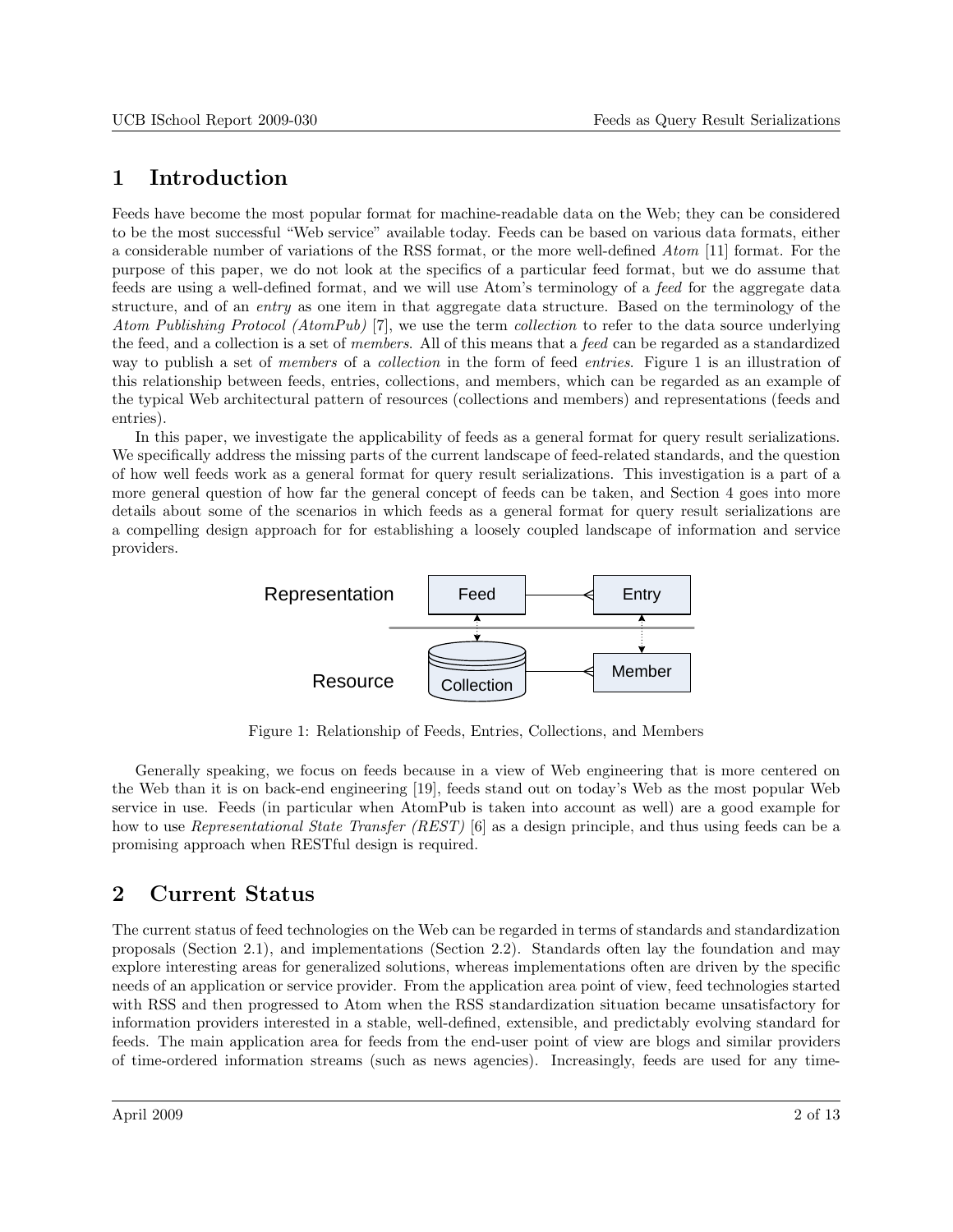<span id="page-2-0"></span>ordered stream of other types of content, for example photo management services such as flickr, Picasa, or Panoramio provide photo streams as feeds, allowing users to keep track of these streams with any service or tool supporting feeds.

In some of these scenarios, services are using their own conventions or extensions of feed technologies, but for all of these scenarios, the feed-related standards described in Section 2.1 are readily available.

#### 2.1 Standards

The earliest instances of feed technologies were various RSS versions. RSS was riddled with a number of problems, caused by poor specifications (leaving crucial details to implementations), shifts in the basic syntax (some RSS versions are based on XML, others are based on RDF), disagreements in the community about the future path of the specification, and no clear stewardship for the specification itself.<sup>1</sup>

As a way out of this situation, Atom [\[11\]](#page-12-0) (first named Echo) was created under the auspices of the IETF, and the main goals were a well-defined standard with unambiguous interpretation of the standard itself, and clear extension rules for how to extend the standard's basic model. In addition to the basic Atom model, there are standardized extensions for how to encode threaded discussions using Atom Threading Extension [\[16\]](#page-12-0), how to embed licensing information in Atom feeds using the Atom License Extension [\[17\]](#page-12-0), and how to publish various feed types for Feed Paging and Archiving [\[9\]](#page-11-0). These extensions cover scenarios that are recurring patterns for applications providing feeds, and allow standardized interactions around these recurring patterns.

Even though initially defined for RSS,  $GeoRSS$  [\[13\]](#page-12-0) can also be used for Atom and is an extension for including geolocation information in feeds; the underlying geolocation model is the Geography Markup Language (GML) [\[12\]](#page-12-0). GeoRSS has two profiles, GeoRSS Simple and GeoRSS GML, with the former supporting point, line, polygon and box geometries, whereas the latter supports a wider array of features (such as alternative coordinate systems) and is formally defined as a profile of GML. Essentially, GeoRSS simply adds location information to the feed data model, but as we will see in Section [4,](#page-5-0) location as part of the data model is important in a wide variety of use cases for interacting with feeds.

The Atom Publishing Protocol (AtomPub) [\[7\]](#page-11-0) is an extension of Atom which allows HTTP-based interactions with a provider of Atom feeds. While feeds are a read-only format, AtomPub extends the Atom feed model to cover all REST verbs, so that users can interact with an AtomPub-enabled collection by creating, updating, and deleting entries. While AtomPub is a useful extension of Atom's read-only model, in this paper we only consider queries and thus read-only accesses to Atom-enabled collections.

#### 2.2 Implementations

For basic feed providers, Atom provides a sufficient foundation for publishing information, but as soon as information providers want to publish more sophisticated feeds for more specific access to the underlying collection, it gets more complicated. For example, one of the parts of Atom's data model are categories, and entries can be labeled with any number of categories. If information providers want to publish categoryspecific feeds, they can do so at different URIs, but then it is no longer clear that these feeds essentially are just different "views" of the same underlying feed or collection. Some blog services, for example, provide users with the ability to publish category-specific feeds, and blog posts are published in the feeds for the categories that were used to tag them, as well as in the general feed.

This situation becomes even more difficult when users should be allowed to subscribe to feeds with more than category assigned to it; in this case, the feed provider has to invent some convention for expressing

 $1$ <http://diveintomark.org/archives/2004/02/04/incompatible-rss> claims that there are at least 9 incompatible versions of RSS, based on XML vs. RDF, different timestamp formats, different metadata models, and different escaping rules for embedded content.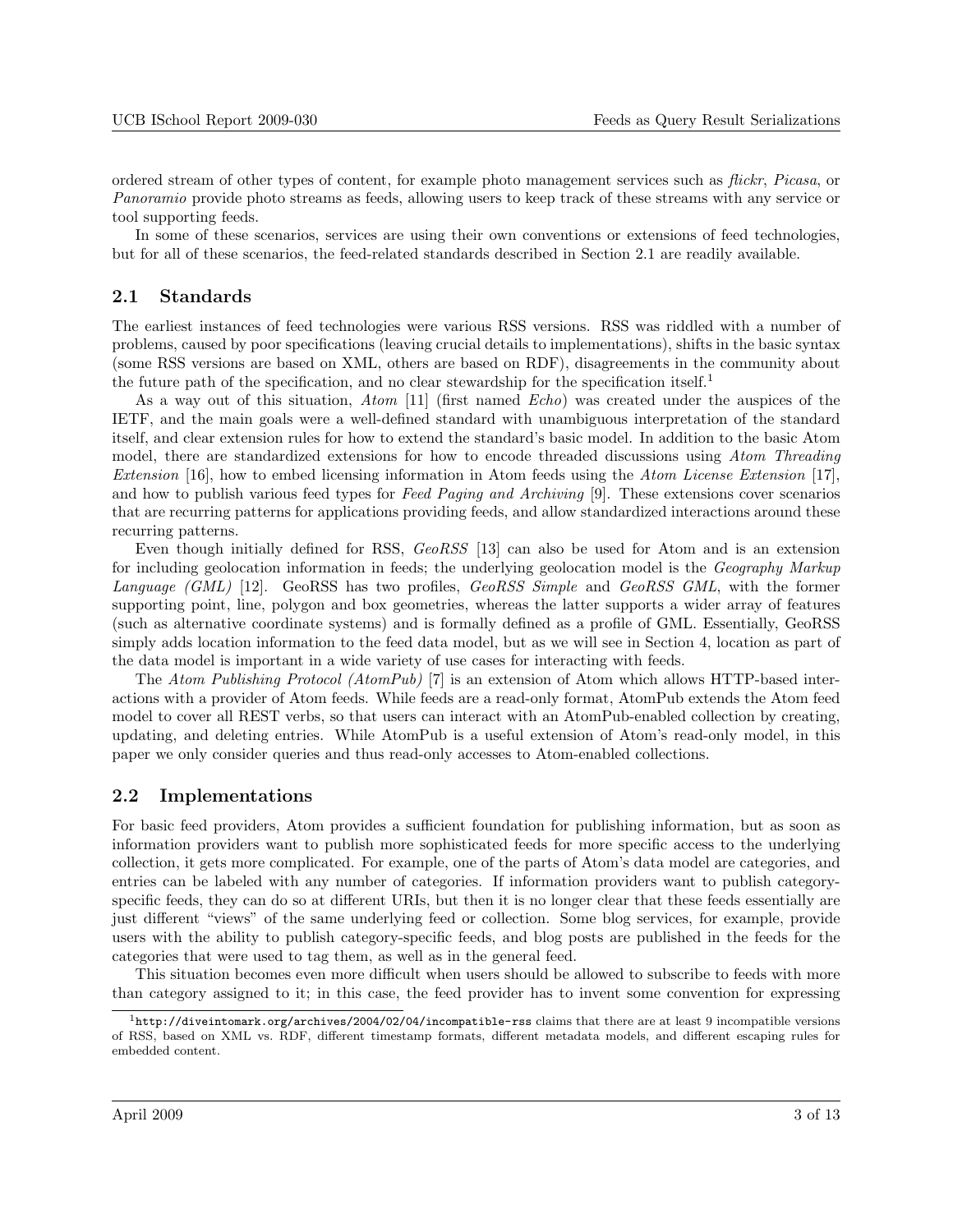the categories contained in the feed.<sup>2</sup> The technology  $Q\&A$  site stackoverflow.com, for example, has introduced a custom syntax for this, allowing feed URIs to carry query information and supporting and, or, and *not* operators, using a simple syntax:<sup>3</sup>

- java and jsp: http://stackoverflow.com/feeds/tag/java jsp
- java and not jsp: http://stackoverflow.com/feeds/tag/java -jsp
- java or jsp: http://stackoverflow.com/feeds/tag/java or jsp

While this provides useful functionality, this solution has two drawbacks: it may compromise a service's scalability (more on this topic in Section [3.1\)](#page-4-0), and it is specific for this one service, so that clients cannot easily support this feature programmatically across different providers.

Google's *GData* protocol combines Atom and AtomPub, and also covers query features for feeds. It is intended as a general API for accessing many of the data sources and services provided by Google. GData uses a different syntax than the one presented above, but very similar functionality. The GData syntax for the above feed URIs would look like this:

- java and jsp: http://stackoverflow.com/feeds/-/java/jsp
- java and not jsp: http://stackoverflow.com/feeds/-/java/-jsp
- java or jsp: http://stackoverflow.com/feeds/-/java|jsp

In addition to categories, GData supports full-text queries, author searches, range queries on the updated and *published* timestamps, and methods for specifying the results as number of entries, the start index of the returned results, and the returned data format. The GData query model is more a filter than it is a full query: all query predicates are scoped to a single entry, and thus the complete query acts as a filter for each entry individually. One apparent limitation of GData is that it allows queries on nothing else but the data exposed in a feed (more on that distinction in Section [5,](#page-6-0) which discusses the difference between querying feeds and querying collections).

An alternative approach is the Feed Item Query Language (FIQL) [\[10\]](#page-11-0), which also specifies a query syntax for feeds, but defines a more general set of operators, datatypes, and values which can be used for queries. Most importantly, FIQL defines a way how a feed provider can advertise its query capabilities in the feed itself using a query interface, which means that a feed can advertise the query capabilities of the underlying collection. While FIQL is an interesting approach and heads in an interesting direction, the initial and expired draft was never updated, and no known implementations exist.

Two other implementations supporting query-oriented interactions with feeds are Yahoo Pipes and the Yahoo Query Language (YQL). Pipes is a visually oriented tool for how users can connect various feedprocessing modules, and can aggregate and filter feed data (or other data providers which are turned into feeds) to generate one result feed. The fundamental limitation of Pipes is that it only works on the feed level, not on the collections, because the platform is designed as an intermediary between feed providers, and the consumer of the feed generated by the platform. YQL also supports various data input (including feeds), but the output is YQL-specific XML or JSON. So while YQL targets the same goal as GData, a uniform access to various data sources provided by the respective companies, it is not using feeds as its fundamental data model.

<sup>2</sup>Publishing all permutations of categories as individual feeds becomes impractical for more than a very small number of categories.

<sup>&</sup>lt;sup>3</sup>All examples of URIs shown here are not properly URL-encoded. This makes it easier to recognize the characters used for the URI syntax.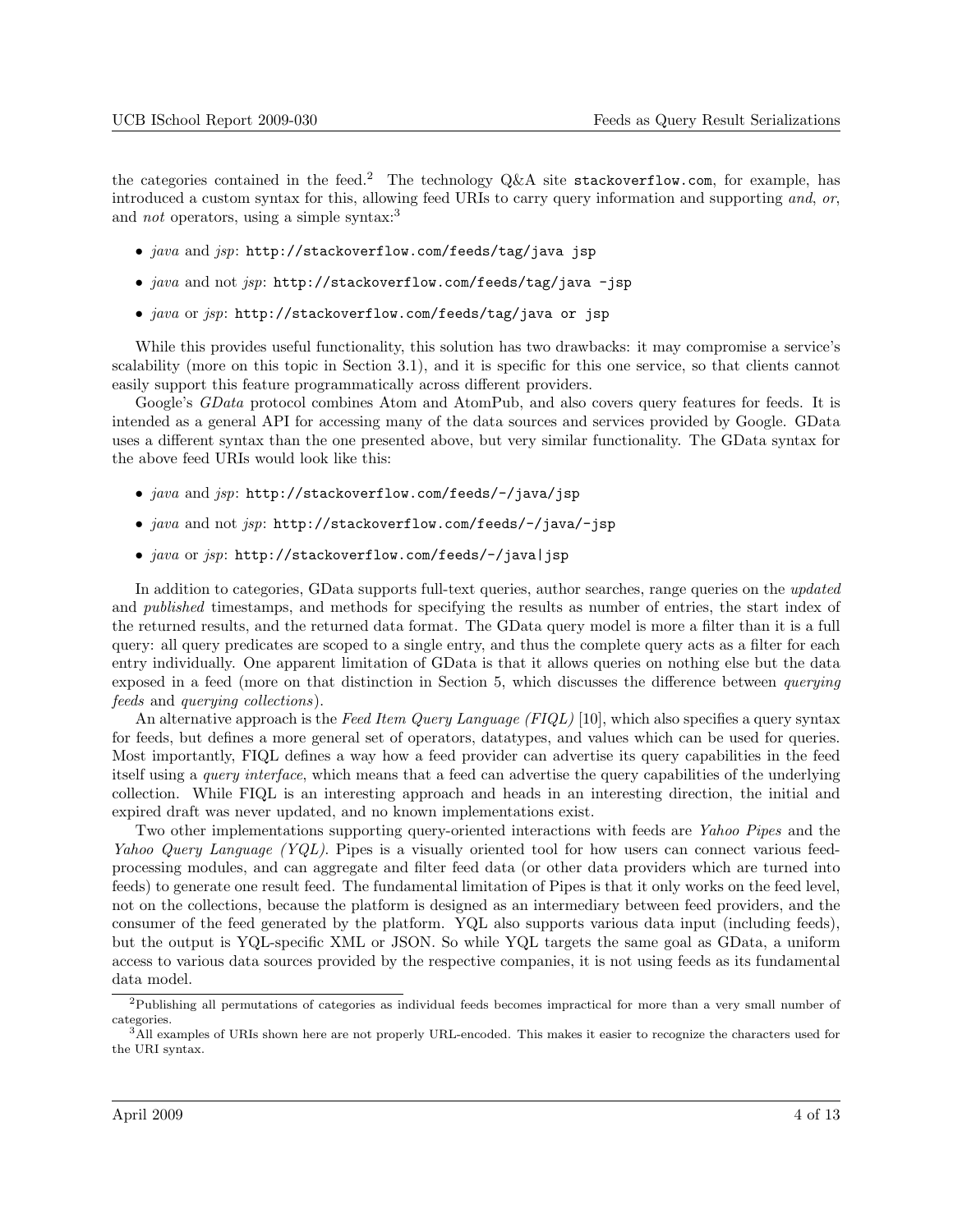<span id="page-4-0"></span>Even though it is not strictly feed-based, *OpenSearch* is another widely recognized approach to consider. It was developed by A9, a subsidiary of Amazon, and mostly is a standardized API for search engines. The interesting fact is that OpenSearch uses feeds with extensions as the result format. As the query format, OpenSearch defines XML formats (one for describing the interface, and one for the query itself), as well as URI templates. The main conceptual limitation of OpenSearch is that it is focused on full-text search.

## 3 Implementation Issues

One of the most important reasons for the success of feeds is that they are an excellent example of loose coupling [\[14\]](#page-12-0). They provide a resource-oriented and easily usable way of accessing a great variety of service providers, and allow both providers and consumers simple implementations. Even though colloquially speaking people often talk about "subscribing to a feed", there actually is no such thing as a feed subscription; servers provide feeds, and clients read feeds. This approach provides looser coupling than publish/subscribe approaches [\[5\]](#page-11-0), and allows servers and clients to benefit from standard Web mechanisms for load balancing, such as HTTP intermediaries (which might or might not act as caches).

### 3.1 Server-Side

The most important benefit from the server-side point of view is the almost perfect scalability of feeds. Since feeds are often provided as static Web resources, servers can refresh these resources as required, and they can be served as static documents in between updates. This is possible because all clients get the same feed when they request it; there is no such thing as a client-specific feed. This "one size fits all" approach allows servers to scale to millions of feed consumers with little effort, because feed requests by clients do not cause any back-end query. Feed providers can use standard Web methods and appliances to improve performance, should scalability become an issue.

Purely category-specific feeds (one feed per category) could be regarded as a "few sizes fit even more" approach, which could still be easily implemented with static feeds, which are only refreshed when new entries are published. As long as individual client requests are not mapped to individual back-end queries, feeds scale well. On the other end of the extreme are individual feed queries, which are the equivalent of the observation that "personalized sizes are expensive to provide", at least as long as the personalization process is not optimized. If individual feed queries are na¨ıvely mapped to back-end queries, scalability suffers (Section [5.1](#page-7-0) goes into more detail about this question).

However, even with naïve implementations it is possible to imagine scalable scenarios, where free access to feed-based data sources is provided with the current non-queryable feed model; and as a value-added service it is also possible to get query access to the feed for more advanced applications. However, this query-enabled access would be controlled through mechanisms such as HTTP authentication or API keys for enforcing access limits and/or paid subscriptions; thereby giving the feed provider the ability to better control feed access through a two-tier access scheme (read-only access and query access).

### 3.2 Client-Side

While the main advantage of the simplicity of the current feed model lies with servers and their ability to scale easily, clients also gain some benefits from feed processing. While there is no guarantee that the entries in feed are ordered by time (which would allow clients to do more optimized processing), Atom does guarantee that feed entries have unique and stable identifiers. By keeping track of these identifiers, clients can synchronize the entries in a feed they read with previously read entries, and update their local storage.

If a feed supports Feed Paging and Archiving [\[9\]](#page-11-0), clients can interact with a feed in a manner guaranteeing that they will not loose any entries. This Atom extension supports *archived feeds*, which essentially are stable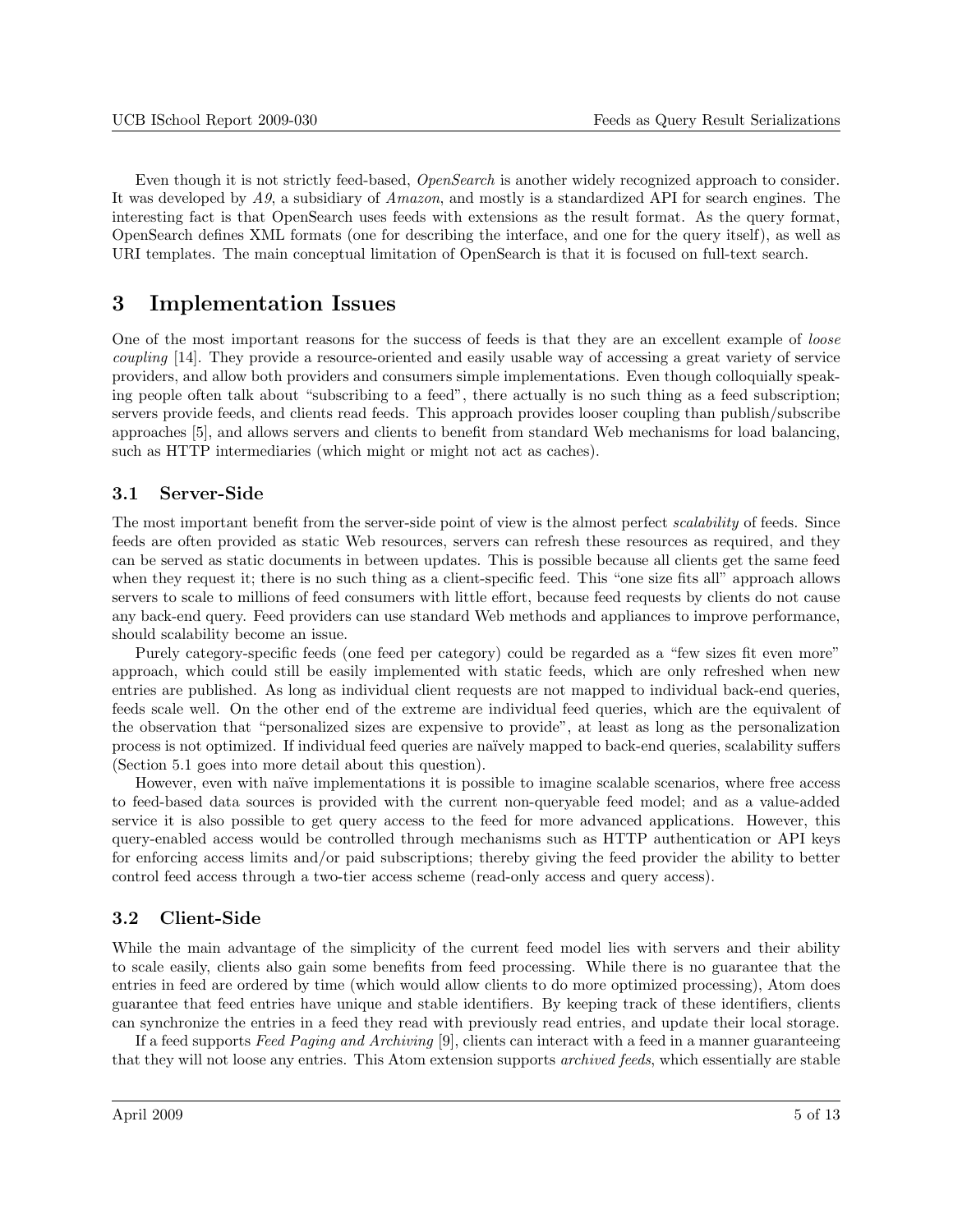<span id="page-5-0"></span>feeds which are supposed to contain all the entries of a logical feed. Typically, clients reread feeds as required, and they do not necessarily care about the fact whether they have missed some entries because the feed was updated faster than they were rereading it. However, if a feed supports archiving, clients interested in the complete history of a feed can always retrieve the complete history of a feed by following links to archived feeds.

Client-side processing and optimizations often look at the current model of feeds, which is based on the implicit assumption that updates will appear in feed, and that by rereading a feed at an appropriate interval, clients can get a complete picture of the updated entries for the underlying collection. In Section 4, we look at scenarios where the collection itself, or the interactions with a collection, do not map well to this model of feeds, and where an explicit query mechanism for feeds would significantly improve the applicability of feeds.

It should be kept in mind, though, that Feed Paging and Archiving already is a first step in that direction: the ability to have paged and archived feeds already establishes a richer set of interactions between feed providers and consumers, even though in this case this is not implemented in a query language, but by using special link relationships. It should be noted that many feed providers supporting feed paging already do so by linking these link relationships to "pseudo-query" URIs such as "...feed.xml?page=2" when linking to the second page of a paged feed.

## 4 Feed Query Scenarios

The previous sections have pointed out how feeds today are mostly used in a "one size fits all" approach, and how this pattern so far has been only partly broken by proprietary implementations such as GData and YQL, or by specialized extensions such as Feed Paging and Archiving. The current main scenario is based on feed access regardless of the specific needs of the feed consumer. Location-Based Services (LBS) [\[15\]](#page-12-0) are a popular example where access to an information source or service is location-dependent. In this case, the location of a feed consumer should result in different responses of the service provider, depending on the resource.

As one example, it is possible to envision a general feed reader (similar to, for example, the popular Google Reader) aggregating several feeds, but these feeds are location-enabled and support location-based access. Such a "geofeed reader" would probably use a map-based interface or at least some map view of the retrieved information.<sup>4</sup> In such an interface, the map view could be regarded as an "implicit query", so that user interactions with the map view would cause the feeds to be queried for the new view. Such an interface would be particularly interesting for mobile devices, which in many cases are used in LBS scenarios, and which also can benefit from the significant bandwidth optimization of only requesting those entries which are relevant to the current location or map view.

While the LBS scenario in combination with query-enabled geofeeds alone is a rather compelling use case, more complex models of user interests and situations than just the location [\[8\]](#page-11-0) can also be employed. Mapping such a more complex situational model to feeds and feed queries (if they have various query capabilities) becomes a flexible and powerful way of service personalization. Feeds could be pulled from a large variety of providers, more traditional feed publishers such as news agencies, but also information from sources such as traffic sensors (when the situation is recognized as requiring traffic information). Generally, in such a scenario the situational context can be seen as a query into an aggregated set of feeds, and the expected response is the aggregated set of results from all of these services, providing the most useful information for the current situation. The hard challenges in this scenario are figuring out how to know which feeds to aggregate, and how to map the situational context to the query capabilities of those feeds; once these

<sup>4</sup>Chen et al. [\[3\]](#page-11-0) describe such a system with a specialized user interface, which is built on a proprietary platform for providing spatial and temporal query query services.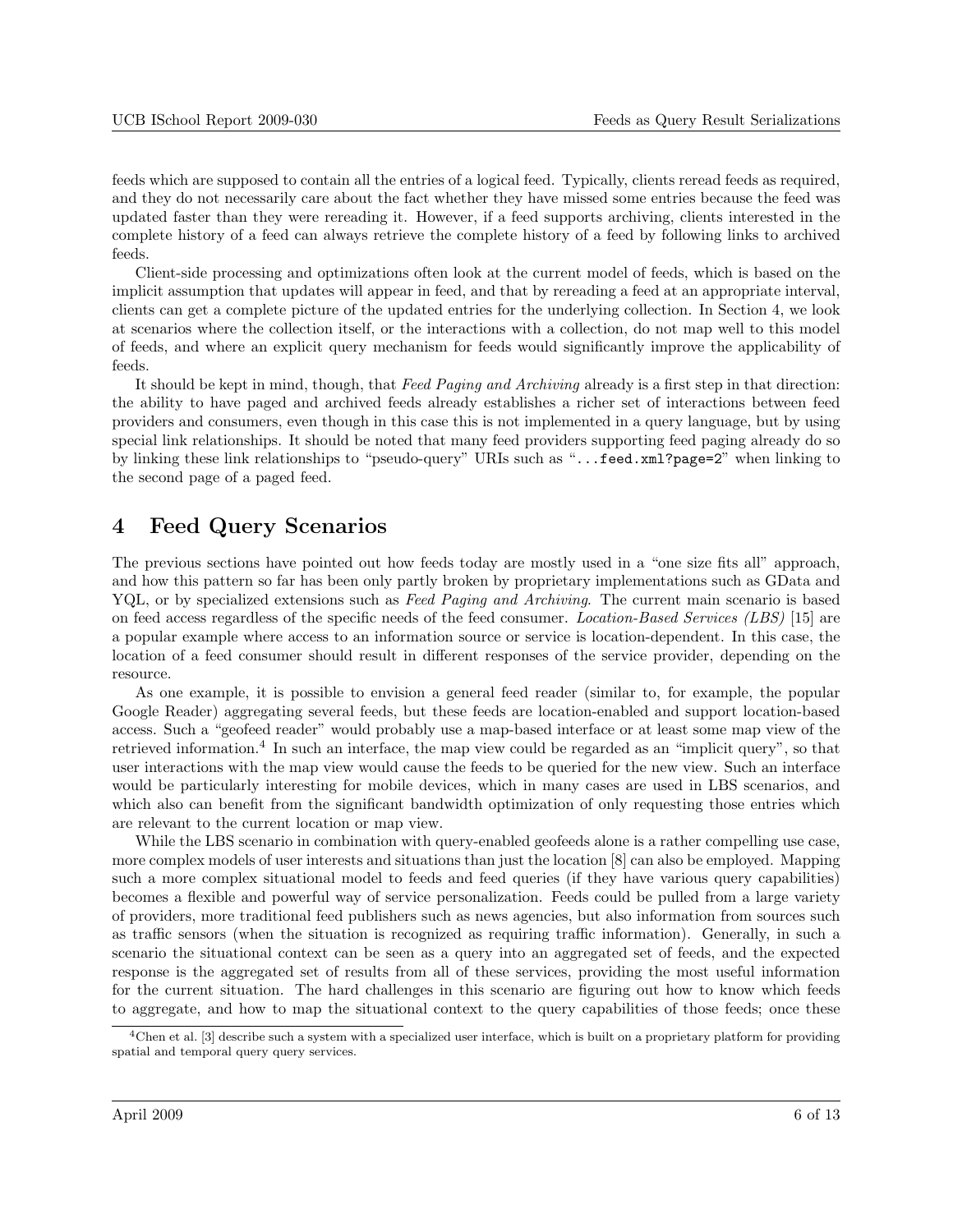<span id="page-6-0"></span>challenges have been met, using feeds as the serialization format establishes a common and loosely coupled foundation for the feed providers and consumers to cooperate.

Feeds are often regarded as a serialization of inherently time-ordered data, but there is nothing in the Atom specification that prevents a feed from being used as a way to serialize data that has other primary keys than a timestamp (the only thing required by the specification is that each entry must have an updated timestamp). In addition, the specification assigns no significance to the order of entries within a feed. Consequently, a service responding to a feed query with a result feed can choose to sort the results in any way, and most importantly, if the query language also supported features such as *sort-by* and *group-by* constructs, the results could be ordered according to these parameters.

## 5 Query Models

Based on the scenarios presented in the previous section, this section looks at considerations for the specific query data model and language. Sections [5.1](#page-7-0) to [5.3](#page-8-0) look at the question of the extent of such a query language, i.e. at the question of what should be queryable. Sections [5.4](#page-8-0) and [5.5](#page-9-0) then look at the issue of the query language itself and how it could support queries joining entries from one feed, or even across aggregated feeds.

Some of the implementations discussed in Section [2.2](#page-2-0) have query data models that are specific for specific data sources. GData and YQL have been designed as unified interfaces for various services provided by the respective companies, and thus have well-defined ways of how information specific to these services can be retrieved using these languages. However, this means that these services are essentially hard-coded into the languages' specifications, defining how specific services can be used with these languages. While this makes sense as an approach for integrating a rather small and centrally controlled set of services, it is not an approach that readily translates into an open scenario.

Furthermore, none of the implementation described in Section [2.2](#page-2-0) cover geolocation as part of their data model, and we believe that geolocation is a concept important enough that it should be part of the standard interactions with a feed-based collection. Sections [5.1](#page-7-0) and [5.2](#page-7-0) explore the basic difference between interactions only using data contained in the feed, or interactions which also can use additional data contained in the collection.

The question of the best data model and query language for feeds has quite a bit of similarity to the problem of federated databases, but there are some relevant differences. One point is that it can be assumed that the collections underlying feeds are using very different data models, and these data models are also based on different metamodels. On the other hand, since these collections are published as feeds, there is some mapping from their data models to the feed data model. This means that on the one hand the feed data model is useful because it provides a universal metamodel across feeds, but this also means that for many collections, only parts of the collection's model will be mapped to feeds, while other are "invisible" on the feed level.<sup>5</sup>

This unified view of collections introduces an interesting opportunity for large-scale information mining. Individual collections can expose services which are specifically designed for these collections, and cannot be used outside of their scope. On the other hand, feeds can be aggregated and then they become "view" of these individual collections, represented in a unified way. This aggregated information can then be used to perform cross-collection queries which would have been impossible when dealing only with individual collections. Section [5.5](#page-9-0) goes into more details about the query features required for this scenario, but it is worth pointing out that the two levels of collections and feeds, of implementation-specific and standardized

<sup>&</sup>lt;sup>5</sup>Such additional information in the collection can be entirely collection-specific and not the represented in the feed at all, or it can belong to a scenario that is popular and has its metamodel exposed using Atom extensions. One popular example for this are podcasts, which are regular feeds, but use a number of extension elements to represent the additional information that is required for the specifics of making episodes of audiovisual content available.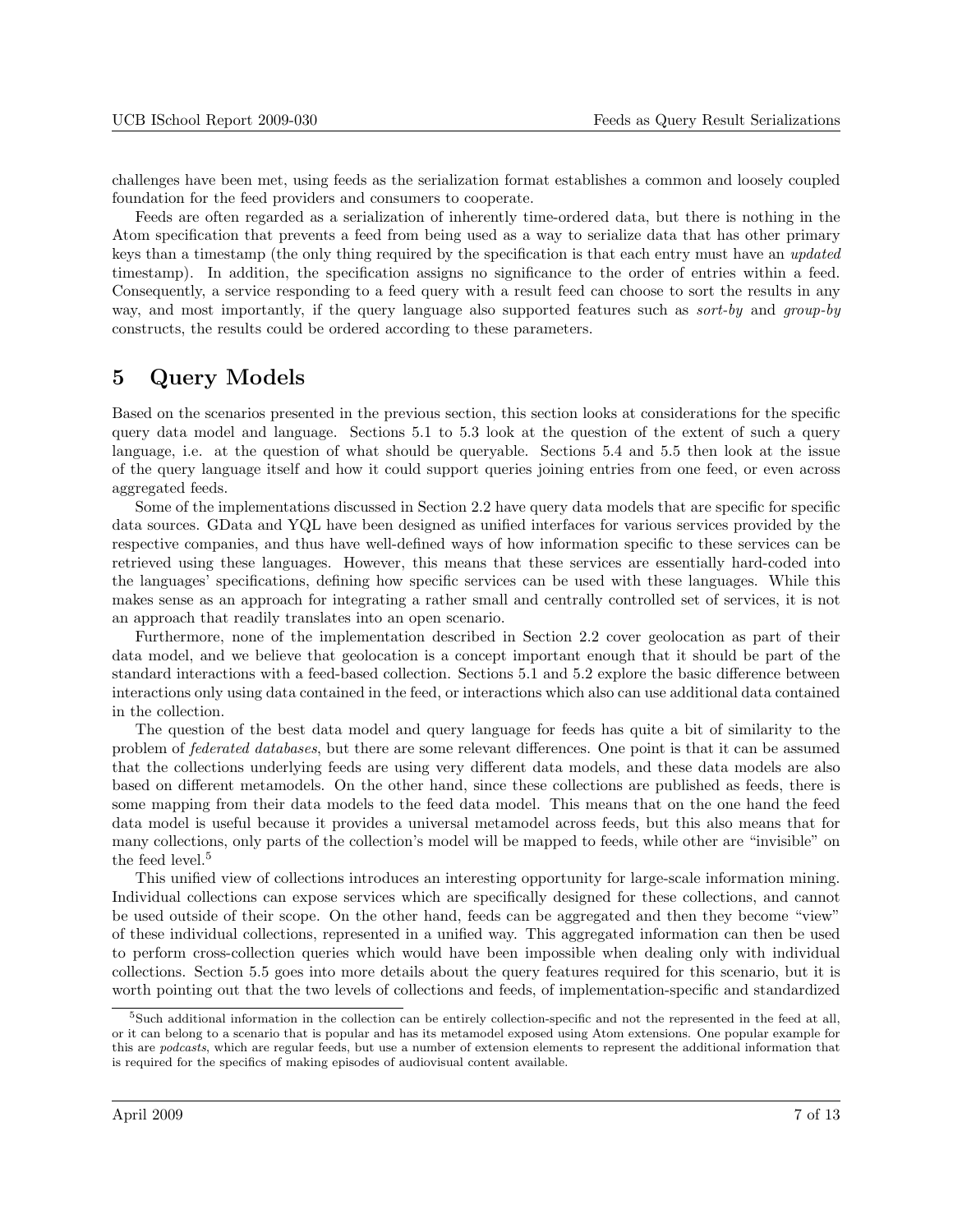<span id="page-7-0"></span>data formats, enable new forms of data filtering and aggregation that would be impossible with a less loosely coupled approach.

#### 5.1 Feed Queries

The most limited data model for feed queries is one that only takes the standardized fields of feeds into account. According to the Atom specification, a feed can have 12 possible element types as children that will describe the feed itself, and each entry in a feed can also have 11 possible element types (almost the same ones as the feed) as children that will describe the entry. The entry element either contains or links to the actual content, which can be text, HTML, XHTML, or some MIME media type. In Atom's metadata elements, various data types are used, most notably text, timestamps, URIs (Atom actually uses IRIs), and email addresses.

The elements and datatypes defined by Atom itself are the most restricted subset that could be considered for querying feeds (if we do not consider pure full-text search approaches such as OpenSearch). Based on the datatypes, query operators for these elements could include complete and partial matches for text, URIs, and emails, and range queries for timestamps. For text, more advanced query methods could be full-text search methods such as thesaurus-based search, stemming, case-control, and support for diacritics.

Such a query language operating on the feed data alone could be implemented by mapping it to XQuery [\[2\]](#page-11-0) (possibly extended by XQuery's full text extension [\[1\]](#page-11-0), if full-text search is considered as well). Depending on the underlying collection, though, for the feed provider it would be the more efficient option to map a feed query to the query language of the back-end, so that the query could be optimized as much as possible.

One important issue to point out is that the query model presented here, as well as the one presented in the following section, is only operating on the feed level. This means that an intermediary with no knowledge of the back-end of the feed provider is able to execute the same queries; limited of course to those entries that have been cached by that intermediary. While those intermediaries can be any HTTPlevel intermediaries, there are also scenarios where a feed provider specifically decides to publish their feed through an intermediary, usually for load balancing and/or analytics. One such example is FeedBurner, a company that is now part of Google. They act as intermediaries for feed providers, and cache feeds (though not necessarily the complete history of a feed) and thereby greatly reduce the load for feed providers. If such a intermediary does archive feed entries, however, it can also process feed queries based on this archive.

#### 5.2 Extended Feed Queries

While Atom itself uses the rather small set of element types mentioned in the previous section, it also has a well-defined extension model, and extension elements can appear within feeds as well as within entries. One such extension is GeoRSS markup, which encodes geospatial information in a feed. In a strictly feed-based model as the one described in Section 5.1, this information cannot be queried, because it is not part of Atom itself. However, there are useful extensions to Atom specifying additional elements for feeds and entries, GeoRSS is one of them, the Atom License Extension [\[17\]](#page-12-0) are another one.

In both of these examples, the extensions specify a way in which additional information can be embedded in a feed, essentially extending the information that may appear in the feed, as well as the data model. In case of GeoRSS, this is especially important because it adds the complexity of the GML model to feeds, whereas licensing information is made available through a new link relation type, and thus is reduced to a URI/IRI in terms of its contributions to the information in the feed itself.

These examples thus show the breadth of problems that may occur when considering the ability to add query capabilities for feed extensions. For license information, this essentially means to query for standard link elements, but only those using a standardized relationship. Thus, if the query language supports queries on links that take into account the relationship, the relationship's namespace, and the link's target, querying for specifically licensed entries can be done.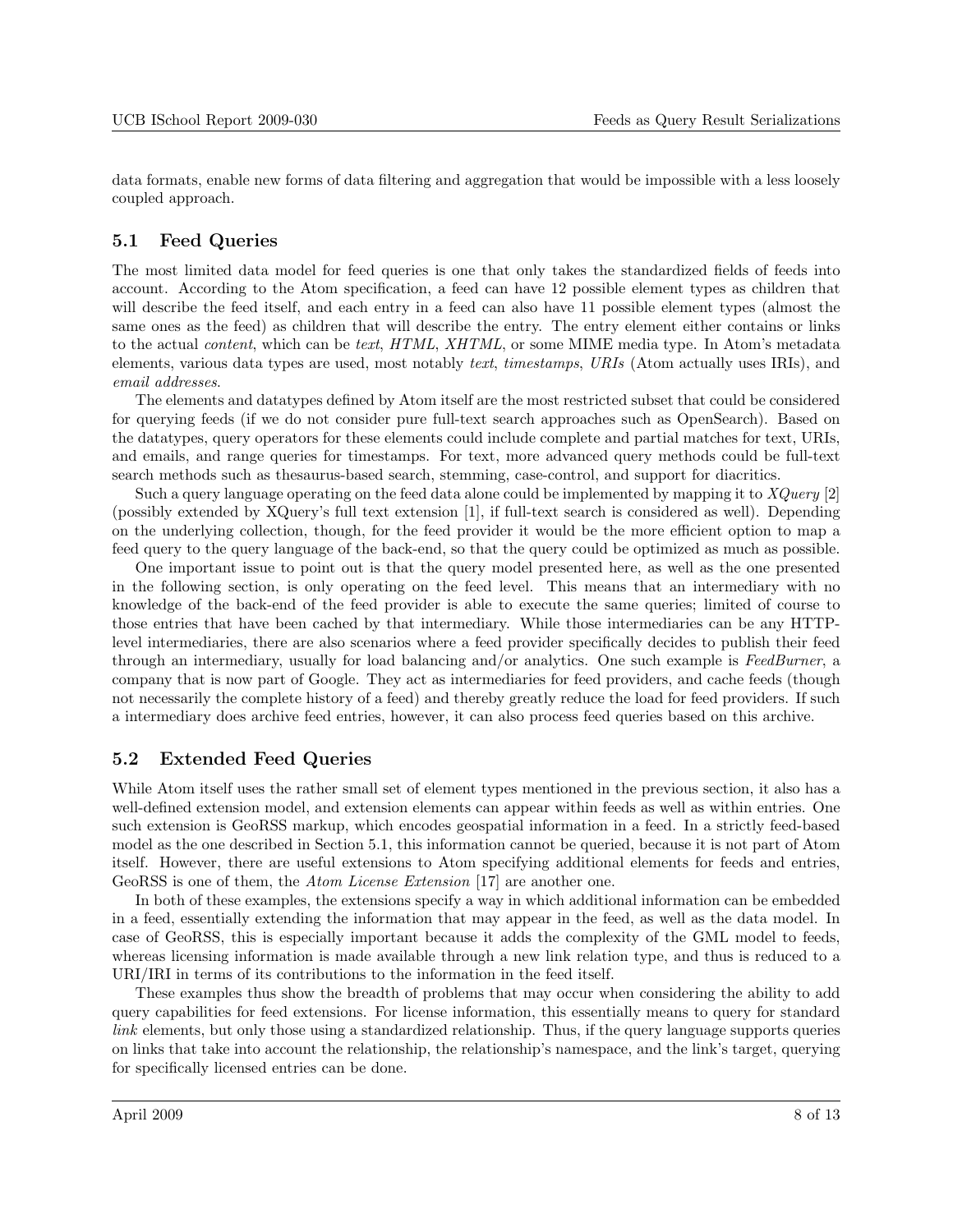<span id="page-8-0"></span>On the other hand, for GeoRSS, the feed extension introduces new elements and new data types, and for querying to be able to work on this as well, the query method must be more radically extended.

Since we assume that query capabilities will always be based on the collection being published in a feed, it would make sense to define extended query capabilities as separate modules, so that an extension such as GeoRSS would have an accompanying specification defining the query capabilities for this extension. For this to work, the query language must have a well-defined and modular extension system.

While GeoRSS is used by a large set of feed providers, such a model would also allow service-specific extensions to fit into the framework of the query language, so that service providers such as Google and Yahoo could define and publish their own modules. Reusable modules would be the preferred way, though, because then feed consumers can interact with any service providing feeds and query capabilities with that functionality.

One interesting approach taken by FIQL is to allow feed queries to use XML Path Language (XPath) [\[4\]](#page-11-0) expressions to identify values that can used in queries. While this makes it possible to select markup constructs such as feed extensions, and thus introduces some extensibility into the query language, in case of GeoRSS this would be of little use, because selecting GeoRSS elements will return GML, and thus this datatype (which allows rather complex geometric shapes to be used) must be known to be able to process these values.

More generally speaking, while it is possible to create an extensible feed query language that does support basic feed elements and datatypes as described in Section [5.2,](#page-7-0) and can be extended in a modular way, there still is no way how feed providers can expose services beyond the information contained in the feed. This is good from the standpoint of intermediaries, because this means that whatever feed consumers can get from a feed provider, they can also get from an intermediary; but it ignores the fact that the collection itself may have more capabilities than those represented in its feed serialization.

#### 5.3 Collection Queries

The feed queries described in the previous sections are limited to the data that is available in a feed, they cover standard elements of Atom (Section [5.1\)](#page-7-0) and extensions (Section [5.2\)](#page-7-0). The next logical step is to expose the query capabilities of the collection, which may go beyond what is represented in the feed.

As an example, a collection of images could be exposed through a queryable feed, and users of that collection could query for images using standard Atom fields (such as a title or a timestamp), or they could query for images using information that is available in the feed as extensions (such as the location where a picture was taken, or the license under which it has been published). However, more advanced services such as content-oriented image search could also be provided, giving users the opportunity to search for images by textual descriptions of what they are looking for, or maybe by providing example images.

This query capability of the service is not at all exposed in the feed itself, but it may be an important service provided by the collection. Thus, including query capabilities which not only extend Atom's data model and datatypes, but also have no representation in the feed itself once the query has been processed, could greatly expand the possible application areas of feed-based querying.

It should be kept in mind, though, that such a collection-based query is something that cannot be supported by intermediaries, because these have only access to the feed data, but not to the collection. Thus, if a service provider is interested in supporting intermediaries on the feed level (for example for load balancing), then collection queries cannot be used. If collection queries are used, queries must be run on the collection in the back-end, and possible load balancing then has to be done on that level as well.

#### 5.4 Cross-Entry Queries

The query models described in the previous sections are of increasing complexity regarding the ability to query data beyond the feed data model itself, but they do not necessarily extend the query model beyond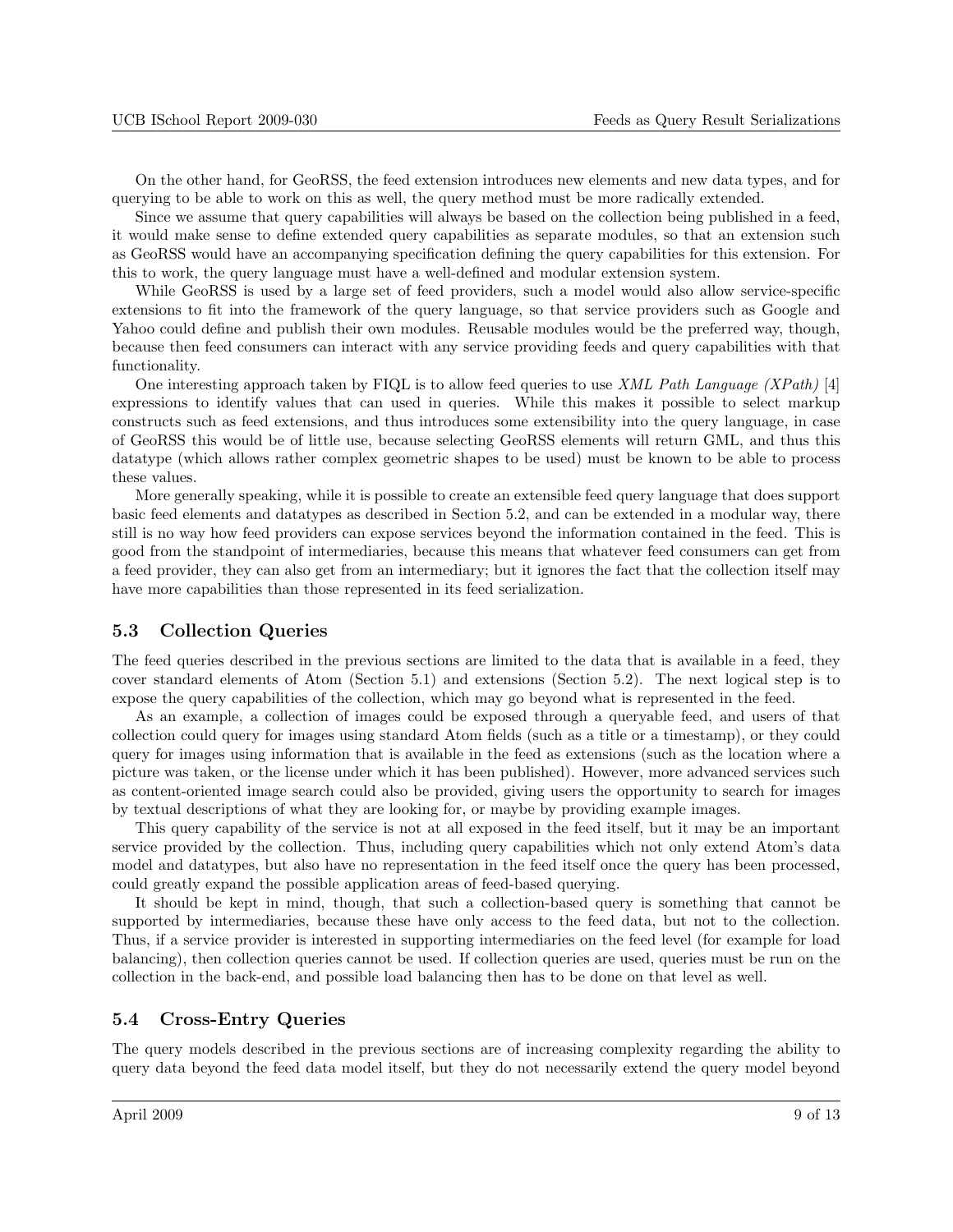<span id="page-9-0"></span>simple filtering capabilities. The next possible level of complexity is that of queries relating entries to each others; in relational databases, this operation is often referred to as a join, and since a feed is just one data structure, more specifically it could be regarded as a *self-join*.

Since collections accessible through feeds often do have timestamps associated with them, a special case of self-join would be temporal queries, which often are queries such as "find all entries where there were more than three entries published over the course of one hour".

Another interesting special case of self-joins are *spatial queries*, which essentially can exhibit the same nature than temporal queries, but extend time's one-dimensional model to the 2D or 3D space of the underlying spatial model. Spatial queries often require the same self-join logic as temporal queries, asking questions like "find all entries in places where there are more than a certain number of entries in a given area".

Combining temporal and spatial queries leads to the field of spatio-temporal databases, which is a wide and well-established field of research and productive systems. More specifically, sensor networks add an additional complication to this field by often using models of *streaming data*, so that spatio-temporal queries must be processed in real-time and over potentially a large number of incoming datastreams. Sensor networks typically have a large volume of incoming data (the "collection", which in this case is a continually updated set of datastreams), and ideally should only produce a small volume of outgoing data (the feed of relevant events). In such a network, queries often are used for alerting systems, so that for example a sustained condition over a certain period of time can trigger an alert.

#### 5.5 Cross-Feed Queries

Using feed query capabilities for querying a given sensor network alone already can provide substantial benefits by providing a uniform interface for different underlying implementations of sensor networks [\[18\]](#page-12-0). However, more interestingly, if the results produced by different sensor networks can be easily aggregated and processed, even more opportunities for using sensor networks become visible.

As mentioned in Section [5,](#page-6-0) one very important use case for cross-entry queries are *aggregated feeds*. If feeds are regarded as query result serializations of individual services, these results can be aggregated and then queried again. This kind of query can be regarded as a *join* across multiple feeds, allowing it for example to use the aggregation of two geofeeds, and query this aggregation for spatial co-occurrences of entries across the feeds, thereby joining the feeds in a spatial manner.

This last scenario for cross-entry queries would make it necessary to augment a feed with the *origin* for each individual entry, so that aggregated feeds still contain the information in which feed an individual entry originally occurred. We call such an aggregated feed a feedset, and while a feedset is just a feed, the interesting fact about is that its entries correspond to members from more than one collection, turning it into a representation of resources across various collections. Figure [2](#page-10-0) shows an example of a feedset, and it is important to note that the various collections represented by a feedset are not necessarily related by anything more than the fact that both of them are accessible through feeds.<sup>6</sup>

When considering cross-entry queries as discussed in Section [5.4,](#page-8-0) and cross-feed queries as a even more powerful concept for feed queries, it is important to consider the implementation options for such a language. Considering feed providers, intermediaries, and feed consumers in such a scenario, the following observations can be made:

• Pure filtering capabilities as well as cross-entry queries can be performed by the feed provider. They could also be performed by intermediaries (as long as queries are not collection-based, in which case

 $6$ This means that it is possible to implement cross-feed queries by handling the individual query parts upstream (if the aggregated feeds are query-enabled), but that it will not be possible to do this if the query has join semantics across feeds. If that is the case, this creates the same situation that led to the invention of *data warehouses*, where such a cross-feed query could only be efficiently processed in the presence of a "feed warehouse" (effectively the intermediaries mentioned in Section [3\)](#page-4-0).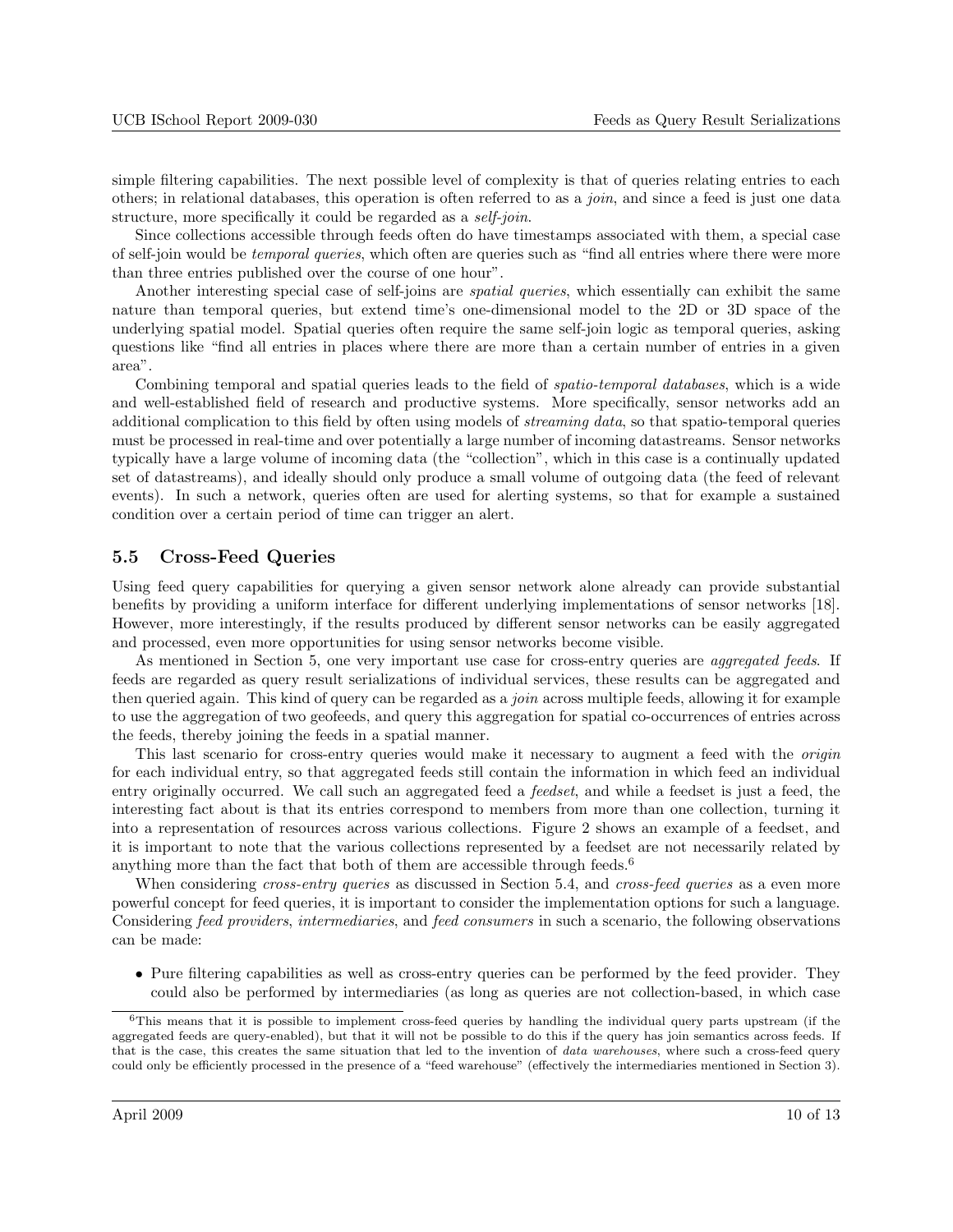<span id="page-10-0"></span>

Figure 2: Feedsets are Feeds which are aggregating Feeds into new Feeds

only the feed provider can process them), but in terms of optimization, pushing them as far upstream as possible is preferable.

• Cross-feed queries, on the other hand, cannot be performed by feed providers, because the very nature of these queries requires an aggregation of feeds before the queries can be performed. This means that the model of intermediaries is a very useful one for these queries, because queries can then be pushed as far upstream as possible (i.e., to the intermediary performing the aggregation).

This means that for query optimization and when looking at a scenario where a feed consumer is aggregating various feeds, query processing should be able to be done in a distributed fashion, so that filtering of feed entries can be done as far upstream as possible, reducing the bandwidth and processing load required further downstream.

## 6 Discovery

It is also important to consider how a feed's query features can be discovered. For today's feeds, no discovery is required, because a feed is not query-enabled. However, Feed Paging and Archiving (as described in Section [3.2\)](#page-4-0) already does introduces minimal "query features" for a feed, and does so by adding special links to a feed. This means that discovery of that feature is entirely feed-based; a client can simply retrieve a feed and will understand whether that feeds support paging and/or archiving or not.

The same principle should be used for the more complex query features discussed in Section [5.](#page-6-0) FIQL and OpenSearch both define ways in which a client can discover the query features of a service provider. The mobile map-based geofeed client described in Section [4](#page-5-0) should be able to retrieve a feed, figure out the feed's query capabilities, and query that feed according to the feed's capabilities. The query can be driven by the current map view, some internal situational model, or an explicit user interface that is generated based on the feed's query capabilities. The important benefit of this design is that no prior configuration is required, and providers and consumers can interact spontaneously.

# 7 Conclusions

Feeds are the most prolific Web service available on the Web today. Based on a simple and loosely coupled model, they allow feed consumers to interact with a variety of service providers. By looking at the current feed model as a simple version of how feed consumers get representations of queries run on the feed provider side, it is possible to envision extensions of that simple model. Based on the current standardization and implementation landscape, and taking implementation issues for both providers and consumers into account,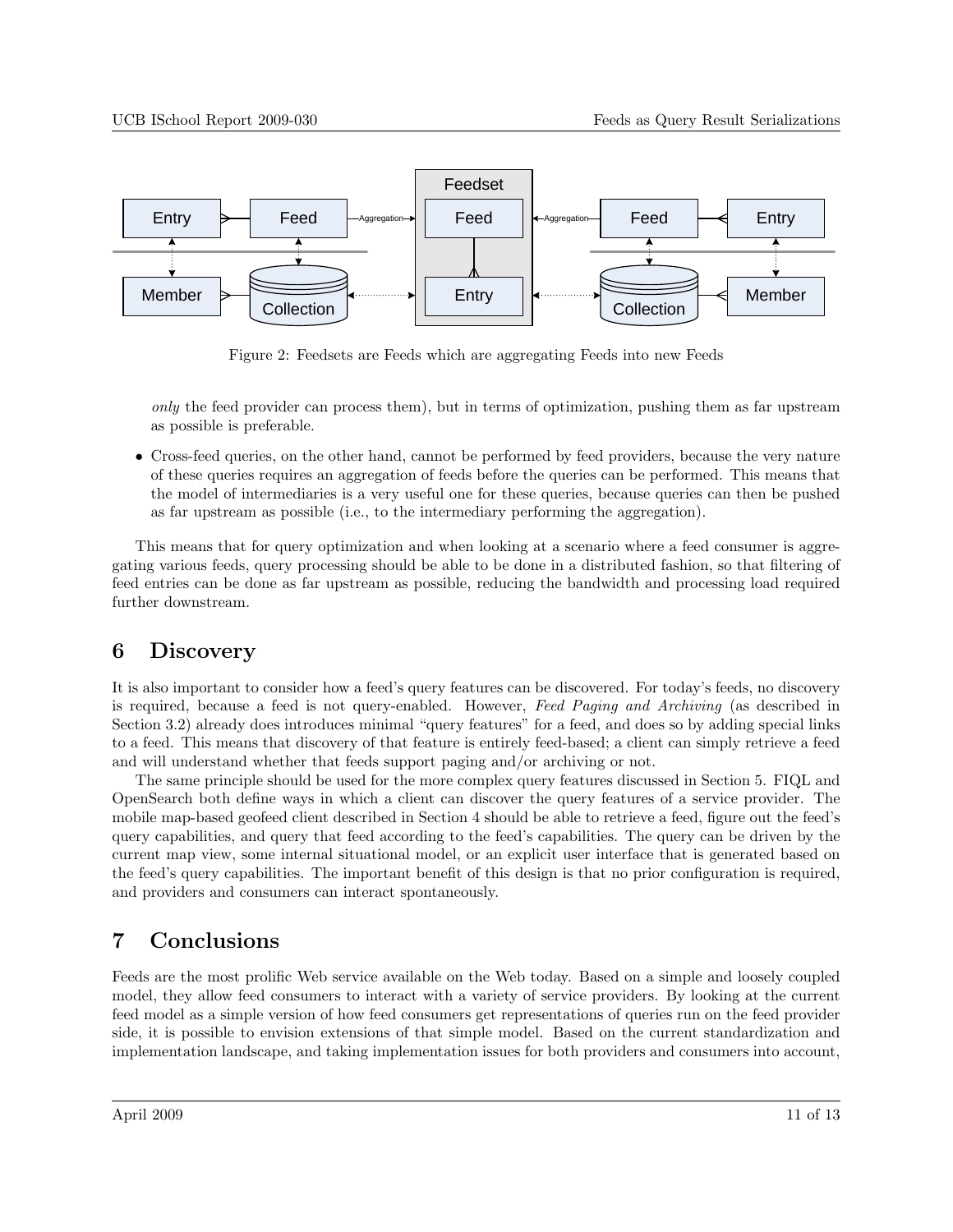<span id="page-11-0"></span>an extension of the current model of "hardcoded" queries to a more flexible and powerful model can be envisioned.

Generally speaking, the view of feeds as query result serializations, and a possible extension of the feed format to provide query support, is an attempt to allow declarative ways of how feed consumers and providers can interact. The detailed implementation issues for query-enabled feed services are outside the scope of this paper, but many research results from focused research areas such as federated databases, distributed query processing, sensor networks, and spatio-temporal databases could be leveraged to address many of the challenging research questions.

It should be noted that while in this paper we have not looked at issues of authentication, access control, and security, many of the standard issues in this areas could be readily addressed by using standard Web technologies.

## References

- [1] SIHEM AMER-YAHIA, CHAVDAR BOTEV, STEPHEN BUXTON, PAT CASE, JOCHEN DÖRRE, MARY Holstege, Jim Melton, Michael Rys, and Jayavel Shanmugasundaram. XQuery and XPath Full Text 1.0. World Wide Web Consortium, Candidate Recommendation CR-xpath-full-text-10- 20080516, May 2008.
- [2] SCOTT BOAG, DONALD D. CHAMBERLIN, MARY F. FERNÁNDEZ, DANIELA FLORESCU, JONATHAN ROBIE, and JÉRÔME SIMÉON. XQuery 1.0: An XML Query Language. World Wide Web Consortium, Recommendation REC-xquery-20070123, January 2007.
- [3] Yih-Farn Chen, Giuseppe Di Fabbrizio, David Gibbon, Rittwik Jana, Serban Jora, Bernard Renger, and Bin Wei. GeoTracker: Geospatial and Temporal RSS Navigation. In Carey L. Williamson, Mary Ellen Zurko, Peter F. Patel-Schneider, and Prashant J. SHENOY, editors, *Proceedings of the 16th International World Wide Web Conference*, pages 41–50, Banff, Alberta, May 2007. ACM Press.
- [4] James Clark and Steven J. DeRose. XML Path Language (XPath) Version 1.0. World Wide Web Consortium, Recommendation REC-xpath-19991116, November 1999.
- [5] Patrick Th. Eugster, Pascal A. Felber, Rachid Guerraoui, and Anne-Marie Kermarrec. The Many Faces of Publish/Subscribe. ACM Computing Surveys, 35(2):114–131, June 2003.
- [6] ROY THOMAS FIELDING and RICHARD N. TAYLOR. Principled Design of the Modern Web Architecture. ACM Transactions on Internet Technology, 2(2):115–150, May 2002.
- [7] JOE GREGORIO and BILL DE HÓRA. The Atom Publishing Protocol. Internet RFC 5023, October 2007.
- [8] ULRICH MEISSEN, STEFAN PFENNIGSCHMIDT, AGNÈS VOISARD, and TJARK WAHNFRIED. Contextand Situation-Awareness in Information Logistics. In Wolfgang Lindner, Marco Mesiti, Can TÜRKER, YANNIS TZITZIKAS, and ATHENA VAKALI, editors, Current Trends in Database Technology — EDBT 2004 Workshops, volume 3268 of Lecture Notes in Computer Science, pages 335–344, Heraklion, Greece, March 2004. Springer-Verlag.
- [9] MARK NOTTINGHAM. Feed Paging and Archiving. Internet RFC 5005, September 2007.
- [10] Mark Nottingham. FIQL: The Feed Item Query Language. Internet Draft draft-nottinghamatompub-fiql-00, December 2007.